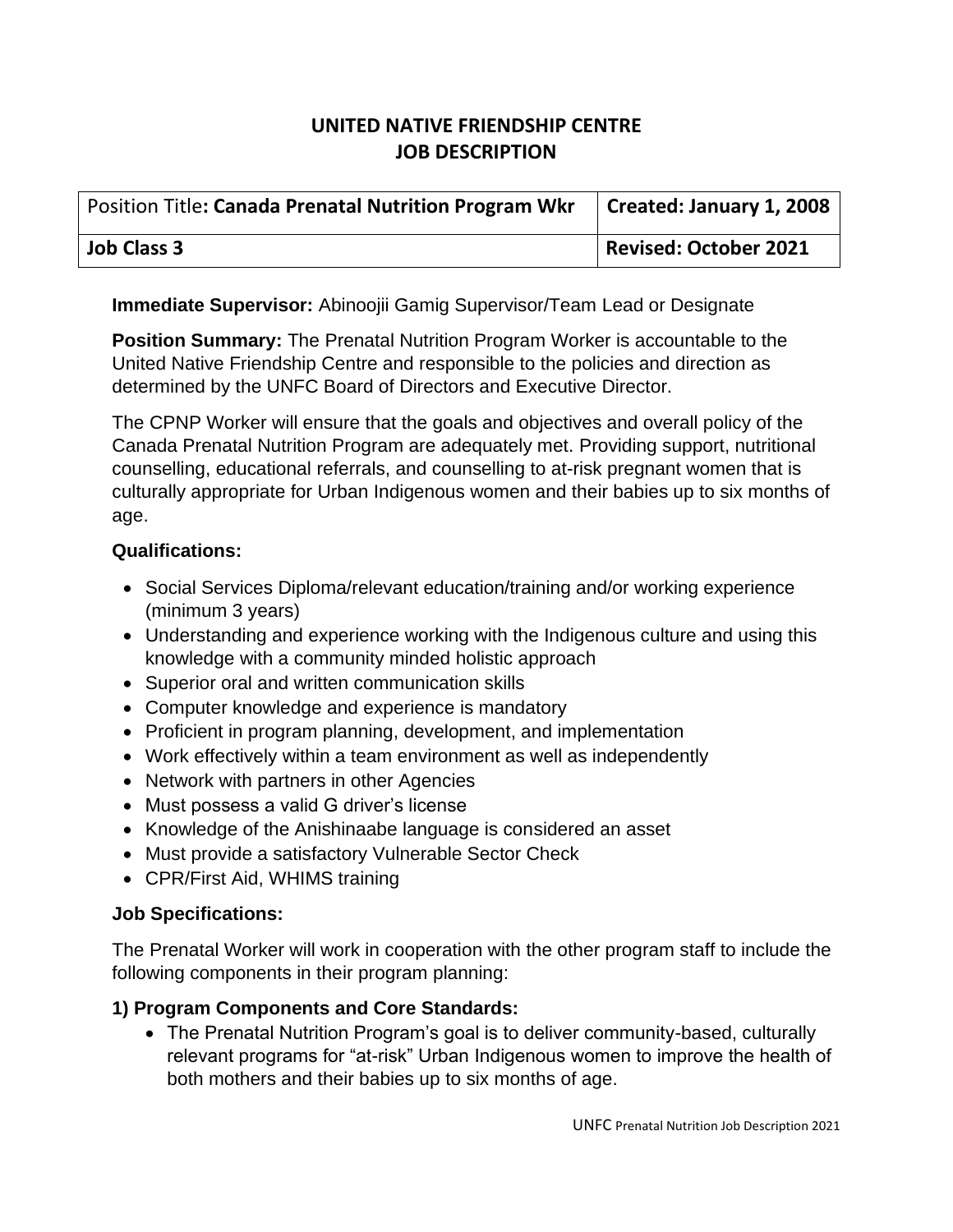- Planning, organizing and implementation of all activities and tasks relating to the CPNP program.
- Provide support for adequate and nutritious food through community activities such as collective kitchens, community gardens, etc.
- Continued cultural development and retention.
- Implement programs for preparation and support for labour and birth.
- Provide direct service and support to Indigenous women in areas such as home visits, hospital visits, post-natal care, and breast-feeding practices.
- Encourage father involvement in CPNP programs as well as the development of fathering initiatives.
- Perform other such duties as may be assigned.

# **2) Information/Resources:**

- Maintain contact with community agencies, families and groups.
- Respond to information requests regarding the program.\
- Maintain information and resource materials beneficial to program utilizers.
- Update and /or maintain program health and safety procedures on a regular basis.
- Maintain regular and effective verbal and written communication with the Early Learning Program Lead.
- Promote the mandate of the CPNP program.

# **3) Administration:**

- Maintain up-to-date and confidential client intakes and record keeping.
- Prepare and submit quarterly UNFC newsletter items.
- Prepare and submit a monthly report for the UNFC Board of Directors.
- Prepare and submit quarterly reports and quarterly program work plans to supervisor.
- Prepare and submit program evaluation reports and annual narrative reports to funding sources as required.
- Participate in CPNP program evaluations.
- Work as a team member with the Community Action Plan for Children and the Healthy Babies, Healthy Children Programs.

# **4) Professional Development:**

- Participate in training sessions as required.
- Access field support workers as required.
- Identify training and professional development needs as required.